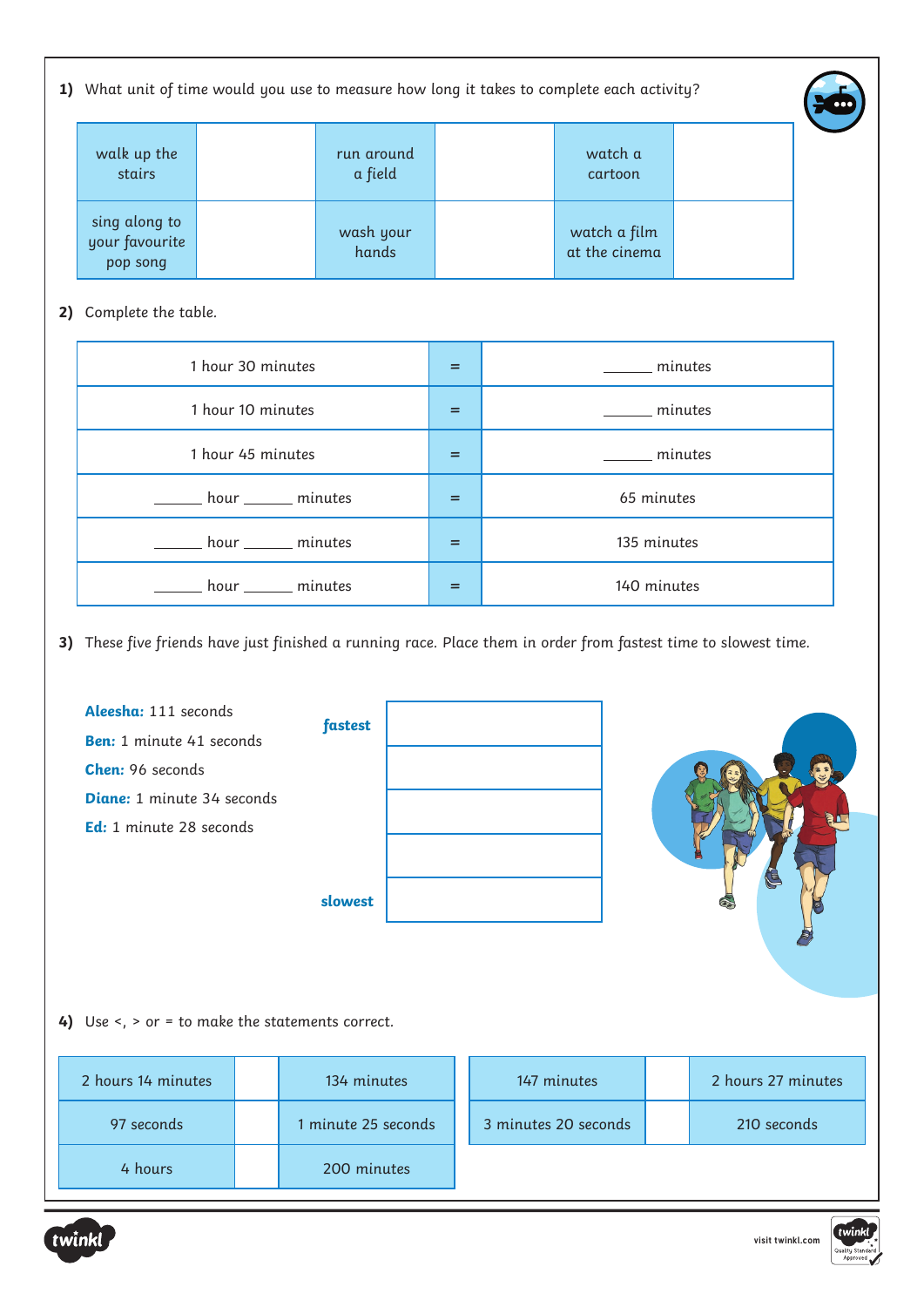|                                                                                                                            | 1) Circle the odd one odd in each group of times. Explain your reasoning.                                                                         |            |                         |             |                                        |  |  |  |  |
|----------------------------------------------------------------------------------------------------------------------------|---------------------------------------------------------------------------------------------------------------------------------------------------|------------|-------------------------|-------------|----------------------------------------|--|--|--|--|
|                                                                                                                            | $1\frac{1}{2}$ minutes<br>1 minute 2 seconds<br>90 seconds<br>$\alpha$ )                                                                          |            |                         |             |                                        |  |  |  |  |
|                                                                                                                            | $\mathbf{b}$<br>3 hours 14 minutes                                                                                                                |            | 194 minutes             | 314 minutes |                                        |  |  |  |  |
|                                                                                                                            | $\mathbf{c}$<br>10 minutes                                                                                                                        |            | 6 minutes               | 600 seconds |                                        |  |  |  |  |
| 2)                                                                                                                         | Sarah is completing a sponsored swim. A length of the pool is 50m. She completes 250m.<br>Here are the times it took her to complete each length. |            |                         |             |                                        |  |  |  |  |
|                                                                                                                            | length 1                                                                                                                                          |            | two minutes six seconds |             | Is Sarah correct? Explain your answer. |  |  |  |  |
|                                                                                                                            | length 2<br>125 seconds                                                                                                                           |            |                         |             |                                        |  |  |  |  |
|                                                                                                                            | length 3<br>1 minute 57 seconds<br>length 4<br>one hundred and fourteen seconds                                                                   |            |                         |             |                                        |  |  |  |  |
|                                                                                                                            | length 5                                                                                                                                          | 98 seconds |                         |             |                                        |  |  |  |  |
|                                                                                                                            |                                                                                                                                                   |            |                         |             |                                        |  |  |  |  |
|                                                                                                                            | I got faster as I swam<br>each length.                                                                                                            |            |                         |             |                                        |  |  |  |  |
|                                                                                                                            | 3) Ling reads his book in 3 hours and 49 minutes.                                                                                                 |            |                         |             |                                        |  |  |  |  |
|                                                                                                                            | Liana reads her book in 349 minutes.<br>Lee reads his book in 230 minutes.                                                                        |            |                         |             |                                        |  |  |  |  |
|                                                                                                                            | Lee thinks he finished his book first and Ling finished                                                                                           |            |                         |             |                                        |  |  |  |  |
|                                                                                                                            | his book third.                                                                                                                                   |            |                         |             |                                        |  |  |  |  |
|                                                                                                                            | Is he correct? Explain your reasoning.                                                                                                            |            |                         |             |                                        |  |  |  |  |
| 4) These times have been sorted into the table but<br>there are three mistakes. Can you spot them?<br>Circle the mistakes. |                                                                                                                                                   |            |                         |             |                                        |  |  |  |  |
|                                                                                                                            | $< 5\frac{1}{2}$ Minutes                                                                                                                          |            | > 350 Seconds           |             |                                        |  |  |  |  |
|                                                                                                                            | 300 seconds                                                                                                                                       |            | 3 minutes 50 seconds    |             |                                        |  |  |  |  |
|                                                                                                                            | 5 minutes 20 seconds                                                                                                                              |            | 512 seconds             |             |                                        |  |  |  |  |
|                                                                                                                            | 512 seconds                                                                                                                                       |            | 5 minutes 55 seconds    |             |                                        |  |  |  |  |
|                                                                                                                            | 251 seconds                                                                                                                                       |            | $5\frac{3}{4}$ minutes  |             |                                        |  |  |  |  |
|                                                                                                                            |                                                                                                                                                   |            |                         |             |                                        |  |  |  |  |